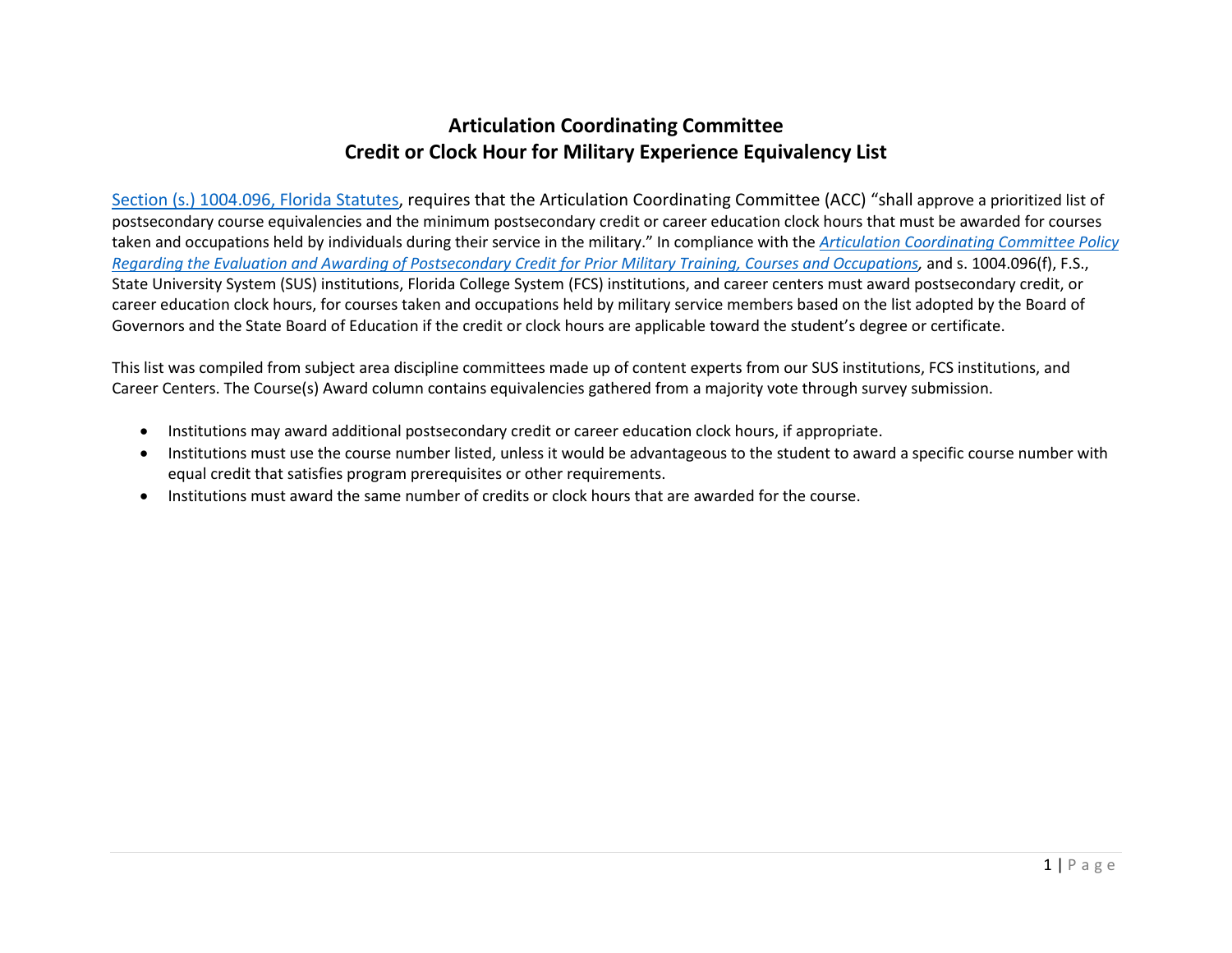# **Courses for Postsecondary Credit**

| <b>ACE Course</b><br>ID | <b>ACE Course Title</b>                          | <b>Passing</b><br><b>Score</b> | <b>Course(s) Award</b>        |
|-------------------------|--------------------------------------------------|--------------------------------|-------------------------------|
| AR-0419-<br>0061        | <b>Transportation Management</b><br>Coordinator  | 70                             | MANX593 and                   |
|                         |                                                  |                                | TRAX010 and                   |
|                         |                                                  |                                | <b>TRAX154</b>                |
| AR-0702-<br>0023        | <b>Medical Laboratory Specialist</b>             | 75                             | MLSX001 and                   |
|                         |                                                  |                                | MLSX002 and                   |
|                         |                                                  |                                | MEAX256 and                   |
|                         |                                                  |                                | MLSX003                       |
| AR-0702-<br>0030        | <b>Structured Self Development</b><br>$(SSD-1)$  | 70                             | MANX345                       |
| AR-0702-<br>0032        | <b>Structured Self Development</b><br>(SSD) IV   | 70                             | INPX313 or LDRX010 or MSLX301 |
| AR-0702-<br>0037        | <b>Structured Self Development</b><br>$(SSD-11)$ | 70                             | MANX022                       |
| AR-0703-<br>0036        | <b>Practical Nurse</b>                           | 76                             | SLSX261 or LDRX010 and        |
|                         |                                                  |                                | NURX000 and                   |
|                         |                                                  |                                | NURX421 and                   |
|                         |                                                  |                                | NURX274 and                   |
|                         |                                                  |                                | NURX634 and                   |
|                         |                                                  |                                | NURX635 and                   |
| AR-0703-<br>0037        | <b>Practical Nurse</b>                           | 76                             | BSCX085 and                   |
|                         |                                                  |                                | HUNX010 and                   |
|                         |                                                  |                                | NURX110 and                   |
|                         |                                                  |                                | <b>NURX052</b>                |
| AR-0709-<br>0065        | <b>Combat Medic Specialist</b>                   | 70                             | EMSX602/X602L and             |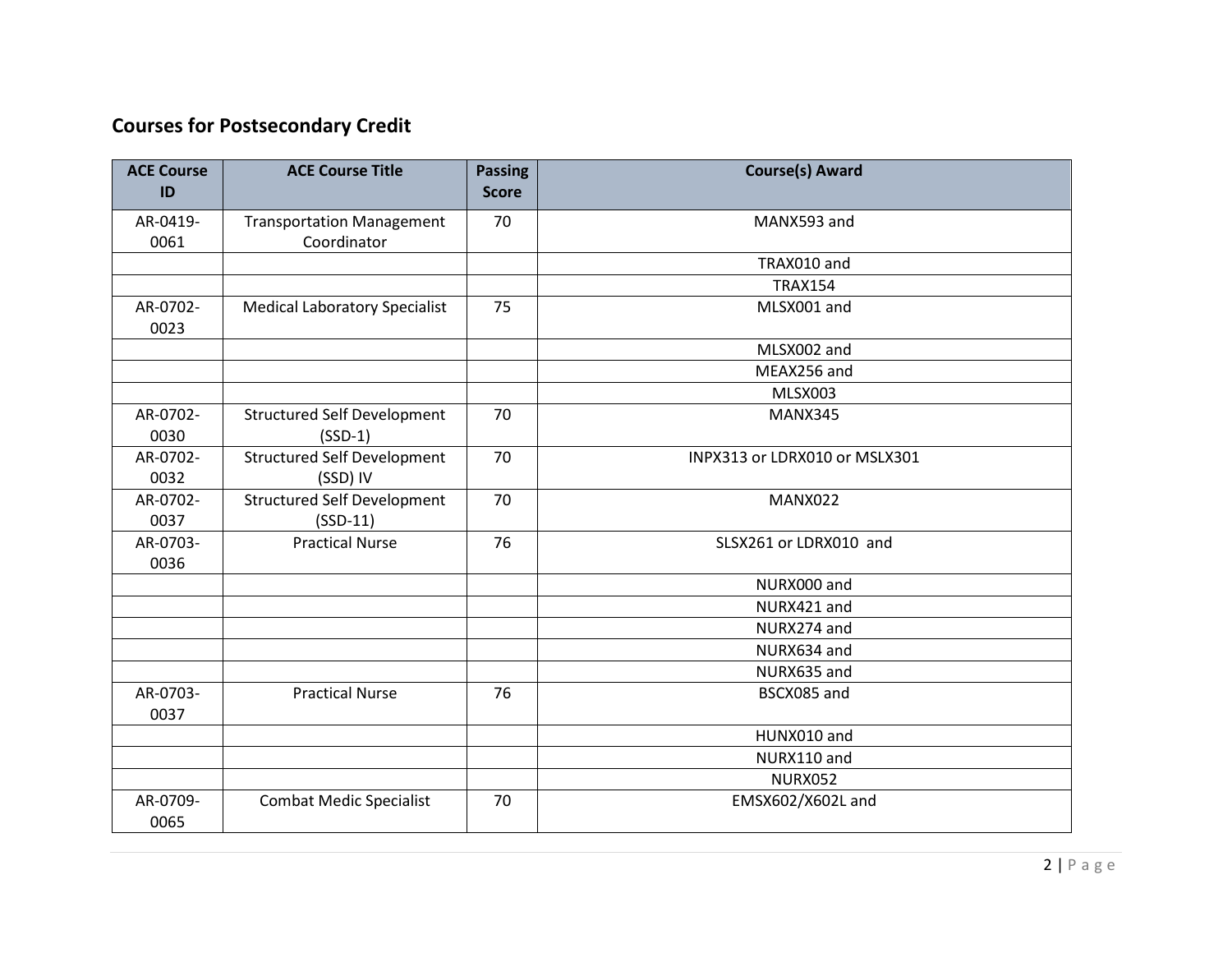|                  |                                                  |     | EMSX055 or EMSX158 and             |
|------------------|--------------------------------------------------|-----|------------------------------------|
|                  |                                                  |     | NURX000 and                        |
|                  |                                                  |     | NURX020 and                        |
|                  |                                                  |     | NURX025 and                        |
|                  |                                                  |     | DSCX033 or NURX296 and             |
|                  |                                                  |     | EMSX682 and                        |
|                  |                                                  |     | EMSX059/X059L or EMSX614/X614L     |
| AR-0801-<br>0036 | <b>Special Operations Combat</b><br>Medic (SOCM) | 75  | EMSX522 or NURX145 and             |
|                  |                                                  |     | EMSX346 or EMSX623 and             |
|                  |                                                  |     | EMSX158 and                        |
|                  |                                                  |     | EMSX551 and                        |
|                  |                                                  |     | EMSX682 and                        |
|                  |                                                  |     | BSCX085/X085L or BSCX086/X086L and |
|                  |                                                  |     | NURX039 or NURX060 or NURX067      |
| AR-1404-<br>0006 | Signal Officer Basic                             | N/A | MANX020                            |
| AR-1405-<br>0238 | <b>Automated Logistical Specialist</b>           | 80  | MANX500 and                        |
|                  |                                                  |     | MANX505 or MAN X507                |
| AR-1406-<br>0103 | Army Recruiter                                   | 80  | MANX361 and                        |
| AR-1406-<br>0252 | Human Resources Specialist                       | 70  | MANX202 or MANX300 or MANX304 and  |
|                  |                                                  |     | MANX202 or MANX322 and             |
|                  |                                                  |     | OSTX401 or OSTX854                 |
| AR-1715-<br>0672 | Microwave Systems Operator-<br>Maintainer        | N/A | ETEX434 and                        |
|                  |                                                  |     | AMTX262                            |
| AR-1723-<br>0005 | Machinist                                        | N/A | <b>EETX180</b>                     |
| AR-1729-<br>0041 | <b>Culinary Specialist</b>                       | 80  | FSSX050 or FSSX246                 |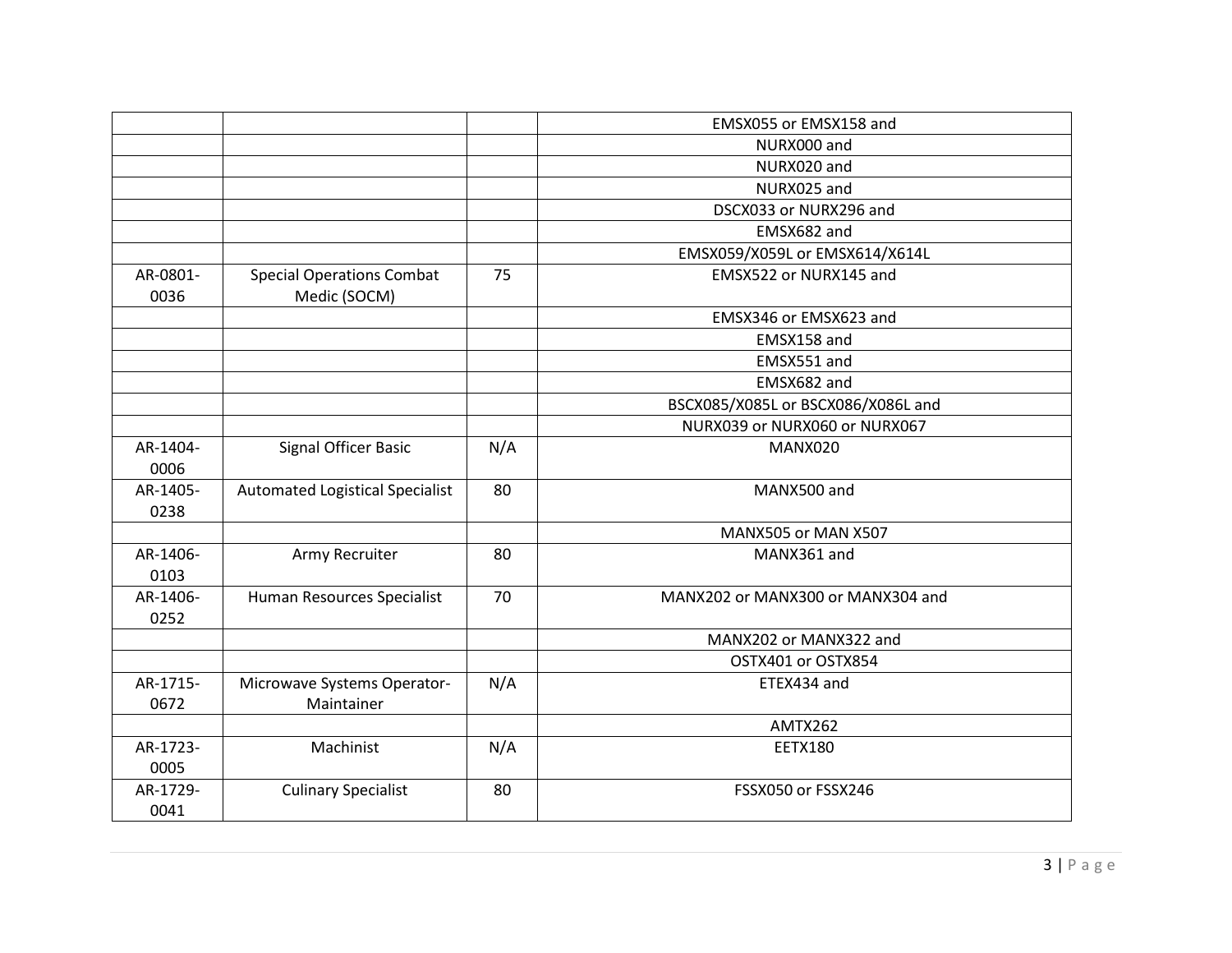| AR-2201-<br>0552 | Infantryman                                                     | 70  | FFPX109 and                       |
|------------------|-----------------------------------------------------------------|-----|-----------------------------------|
|                  |                                                                 |     | ETPX104 or HSCX400                |
| AR-2201-<br>0578 | Indirect Fire Infantryman                                       | 70  | ETIX700 or ETIX710 or FFPX109 and |
|                  |                                                                 |     | HSCX231 or NSPX667 and            |
|                  |                                                                 |     | HSCX400 or ETPX104                |
| DD-1512-<br>0003 | <b>Equal Opportunity Advisor</b><br>(EOAC)                      | 70  | MANX113 and                       |
|                  |                                                                 |     | MANX342 and                       |
|                  |                                                                 |     | <b>MANX611</b>                    |
| MC-0501-<br>0004 | Corporals                                                       | 80  | <b>LDRX010</b>                    |
| MC-1402-<br>0095 | <b>Administrative Specialist</b>                                | 85  | GEBX214 or OSTX336                |
| MC-1405-<br>0031 | <b>Basic Manpower Officer (BMOC)</b>                            | 80  | GEBX210 or GEBX214 and            |
|                  |                                                                 |     | <b>MANX202</b>                    |
| MC-2204-<br>0103 | 5-13 Sergeants                                                  | 80  | LDRX001 and                       |
|                  |                                                                 |     | <b>MANX300</b>                    |
| NV-1606-<br>0077 | <b>Operations Specialist 'A' School</b>                         | 75  | ATTX821                           |
| NV-1606-<br>0102 | Army Engineer Diver (Army<br>Second Class Diver)                | N/A | EOCX660 and                       |
|                  |                                                                 |     | <b>PEQX130</b>                    |
| NV-1704-<br>0326 | <b>Aviation Support Equipment</b><br><b>Technician Class A1</b> | 70  | EETX180 and                       |
|                  |                                                                 |     | EETX515 and                       |
|                  |                                                                 |     | ETIX451 or ETPX231 and            |
|                  |                                                                 |     | ETPX040 or ETPX240                |
| NV-1715-         | Nuclear Field 'A' School                                        | 63  | EEEX351 and                       |
| 1736             | (Electronics Technician)                                        |     |                                   |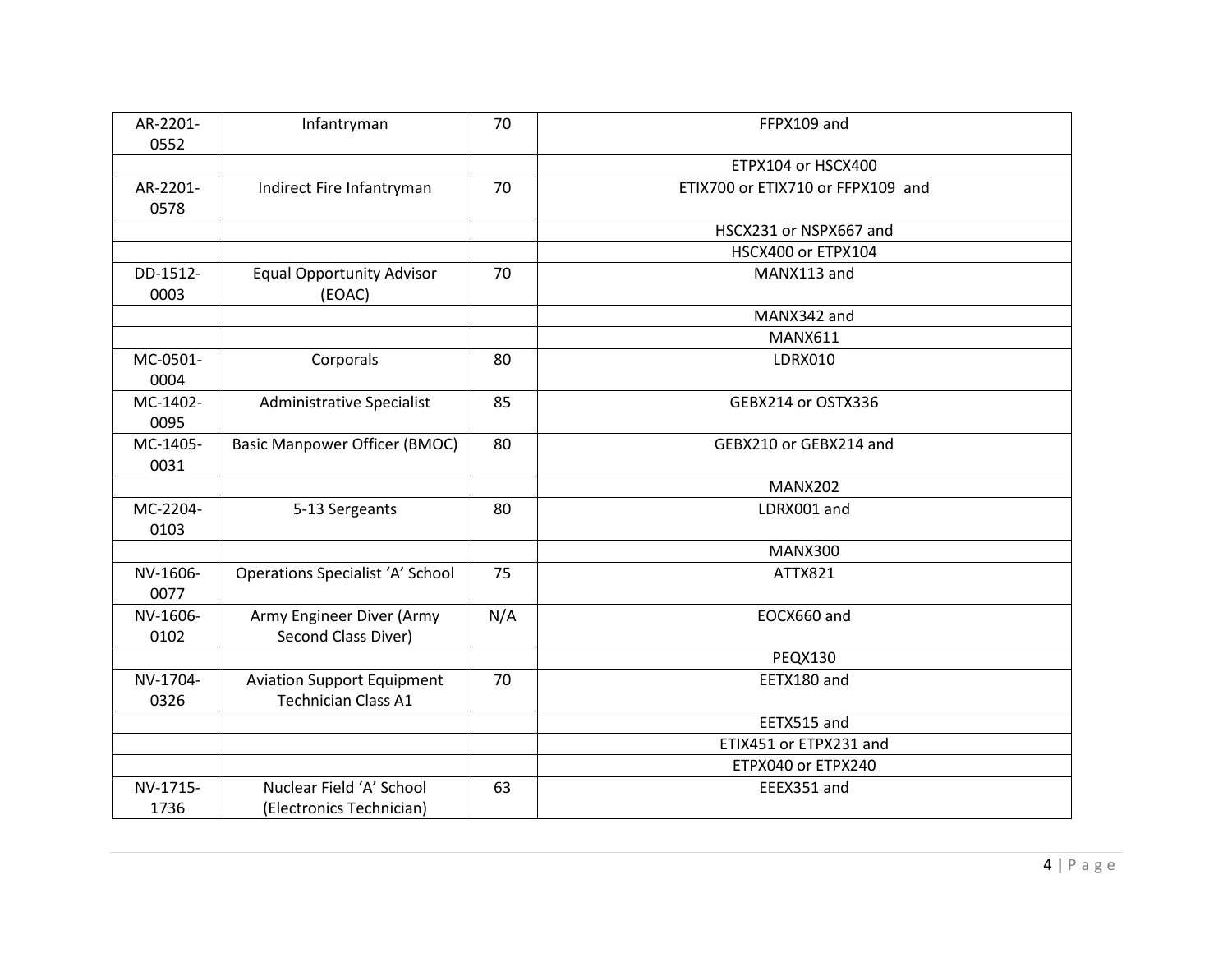|          |                                        |     | EELX111/               |
|----------|----------------------------------------|-----|------------------------|
|          |                                        |     | X111L and              |
| NV-1723- | Machine Tool Operator                  | 70  | PMT0213                |
| 0015     |                                        |     |                        |
| NV-1723- | Machinery Repairman Strand             | 70  | PMT0213                |
| 0030     |                                        |     |                        |
|          |                                        |     | EELX650 and            |
|          |                                        |     | EETX070 or EETX084 and |
|          |                                        |     | <b>EETX140</b>         |
| NV-1715- | <b>Avionics Electronics Technician</b> | 70  | EETX084 and            |
| 1816     | (Intermediate Level) AT (I) Class      |     |                        |
|          | A1                                     |     |                        |
|          |                                        |     | EEEX550 or EETX336 and |
|          |                                        |     | <b>EETX140</b>         |
| NV-1715- | Electronics Technician (ET) 'A'        | 75  | AMTX231 and            |
| 2134     |                                        |     |                        |
|          |                                        |     | EETX180 and            |
|          |                                        |     | EEEX550 or EETX336     |
| NV-1715- | <b>Basic Engineering Common Core</b>   | N/A | <b>ETIX501</b>         |
| 2136     | (BECC)                                 |     |                        |
| NV-1715- | Fire Controlman Combined 'A'           | 75  | ETEX434 and            |
| 2386     | School (Block 0)                       |     |                        |
|          |                                        |     | EETX180 and            |
|          |                                        |     | EEEX550 or EETX336 and |
|          |                                        |     | <b>EETX101</b>         |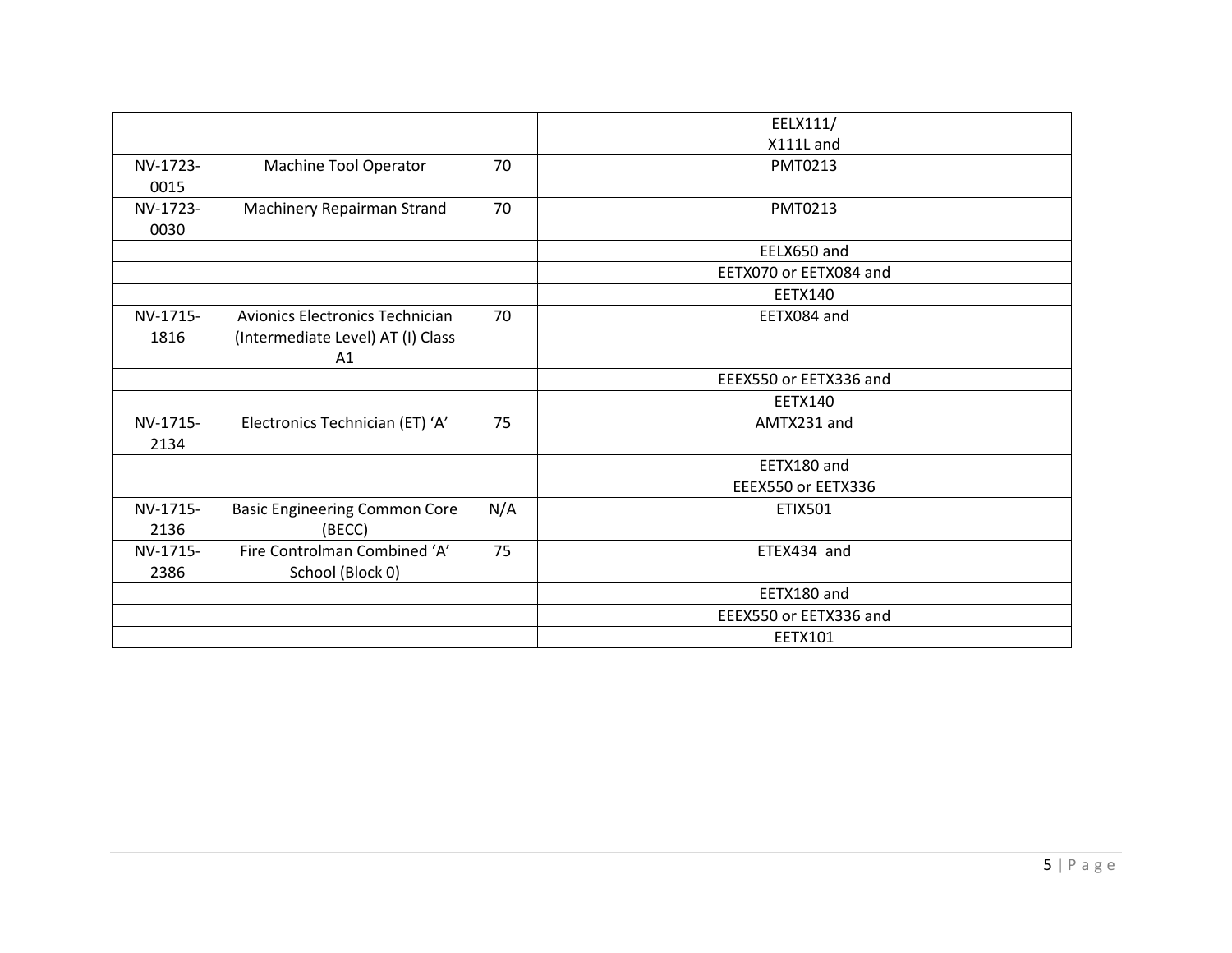# **Courses for Postsecondary Clock Hour Credit**

| <b>ACE Course</b> | <b>ACE Course Title</b>        | <b>Passing</b> | <b>Course(s) Award</b>   | <b>Comments</b> |
|-------------------|--------------------------------|----------------|--------------------------|-----------------|
| ID                |                                | <b>Score</b>   |                          |                 |
| AR-0702-          | <b>Medical Laboratory</b>      | 75             | MEA0254/0254L or MEA0573 |                 |
| 0023              | Specialist                     |                |                          |                 |
| AR-0702-          | <b>Structured Self</b>         | 70             | <b>MAN0001</b>           |                 |
| 0030              | Development (SSD-1)            |                |                          |                 |
| AR-0703-          | <b>Practical Nurse</b>         | 76             | PRN000 and               |                 |
| 0036              |                                |                |                          |                 |
|                   |                                |                | PRN001 and               |                 |
|                   |                                |                | <b>PRN0098 and</b>       |                 |
|                   |                                |                | <b>PRN0063 and</b>       |                 |
|                   |                                |                | PRN0023 or PRN0080       |                 |
| AR-0703-          | <b>Practical Nurse</b>         | 76             | PRN0001/0001L and        |                 |
| 0037              |                                |                |                          |                 |
|                   |                                |                | PRN0023 and              |                 |
|                   |                                |                | <b>PRN0080</b>           |                 |
| AR-0709-          | <b>Combat Medic Specialist</b> | 70             | FFP0142 and              |                 |
| 0065              |                                |                |                          |                 |
|                   |                                |                | EMS0110                  |                 |
| AR-0801-          | <b>Special Operations</b>      | 75             | EMS0110 and              |                 |
| 0036              | Combat Medic (SOCM)            |                |                          |                 |
|                   |                                |                | <b>BSC0070</b>           |                 |
| AR-1403-          | Administrative Specialist      | N/A            | OTA0100 or OTA0101       |                 |
| 0007              |                                |                |                          |                 |
| AR-1715-          | Microwave Systems              | N/A            | <b>EEV0360 and</b>       |                 |
| 0672              | Operator-Maintainer            |                |                          |                 |
|                   |                                |                | ACR0100                  |                 |
| AR-1723-          | Machinist                      | N/A            | ACR0701 and              |                 |
| 0005              |                                |                |                          |                 |
|                   |                                |                | MTE0090 or MTE0094       |                 |
|                   |                                |                |                          |                 |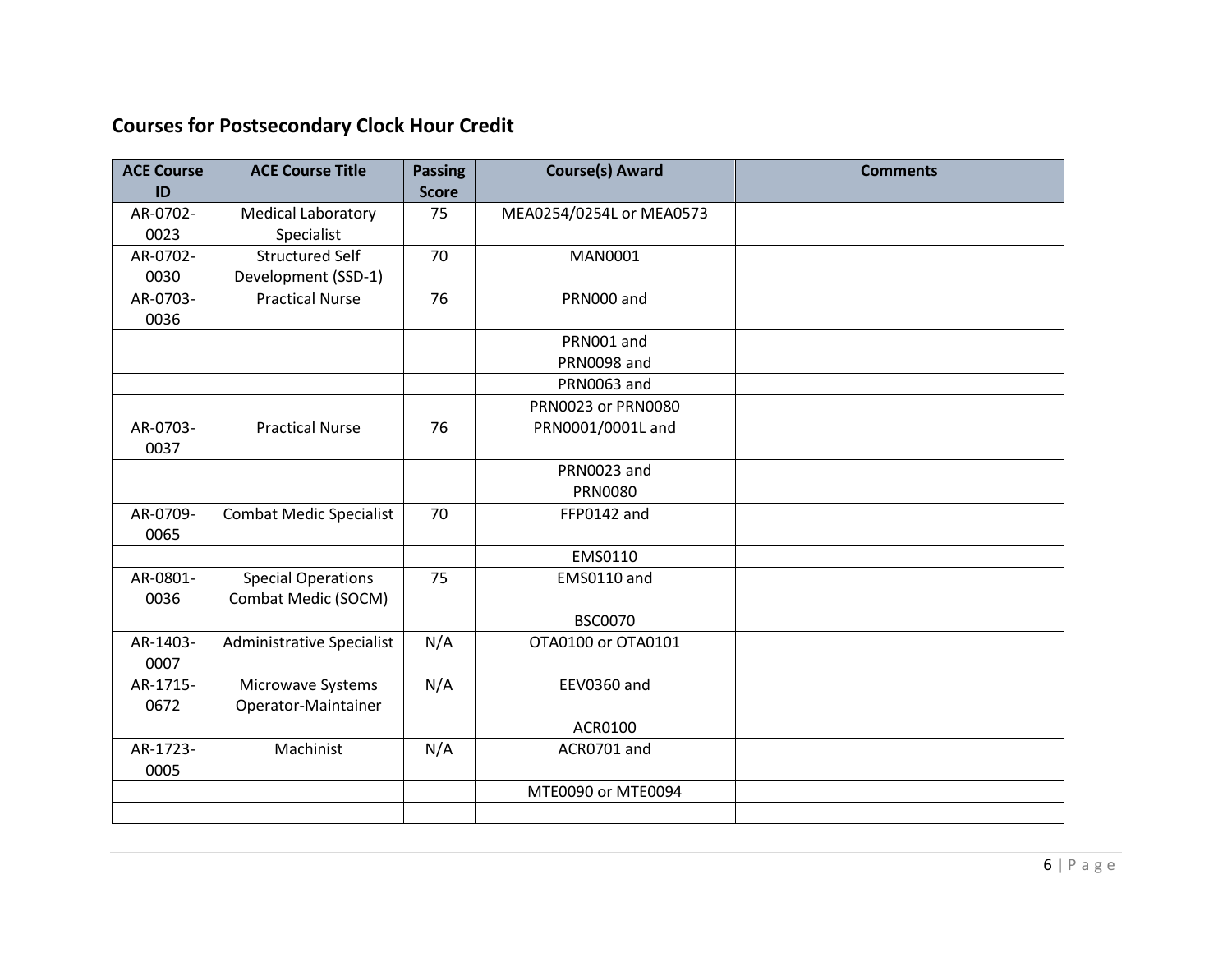| AR-1723-<br>0012 | Metalworker                            | N/A | PMT0070 and        | Prior to award of credit: Student must be<br>able to demonstrate Shielded Arc Metal<br>Welding (SMAW) and GMAW in positions on<br>plain carbon steel and make single "V"<br>groove welds, all positions (visual inspection<br>criteria, using current and applicable<br>welding industry codes) on plain carbon<br>steel with backing.<br>Student must explain and apply safety<br>precautions; metal welding, cutting, and<br>joining related to the automotive industry.                           |
|------------------|----------------------------------------|-----|--------------------|------------------------------------------------------------------------------------------------------------------------------------------------------------------------------------------------------------------------------------------------------------------------------------------------------------------------------------------------------------------------------------------------------------------------------------------------------------------------------------------------------|
|                  |                                        |     | ARR0292            |                                                                                                                                                                                                                                                                                                                                                                                                                                                                                                      |
| AR-1723-<br>0024 | <b>Metal Worker</b>                    |     | <b>PMT0080</b>     | Prior to award of credit: Student must be<br>able to demonstrate Shielded Arc Metal<br>Welding (SMAW), FCAW, GMAW and GTAW<br>in all positions $1F - 4F$ on plain carbon steel.                                                                                                                                                                                                                                                                                                                      |
| AR-1728-<br>0167 | <b>Basic Military Police</b>           | 100 | <b>EMSX159</b>     |                                                                                                                                                                                                                                                                                                                                                                                                                                                                                                      |
| AR-1728-<br>0167 | <b>Basic Military Police</b>           | 100 | FFP0142            |                                                                                                                                                                                                                                                                                                                                                                                                                                                                                                      |
| AR-1729-<br>0041 | <b>Culinary Specialist</b>             | 80  | HMV0171 or HMV0180 |                                                                                                                                                                                                                                                                                                                                                                                                                                                                                                      |
| CG-1710-<br>0014 | Damage Controlman 'A'<br>School (DC-A) | 100 | PMT0070 or PMT0072 | Prior to award of credit: Student must be<br>able to demonstrate Shielded Arc Metal<br>Welding (SMAW) and GMAW in positions 1F<br>-4F on plain carbon steel and make single<br>"V" groove welds, all positions (visual<br>inspection criteria, using current and<br>applicable welding industry codes) on plain<br>carbon steel with backing.<br>Perform 3G limited thickness qualification<br>(bend) tests on plain carbon steel plate<br>(using current and applicable welding<br>industry codes). |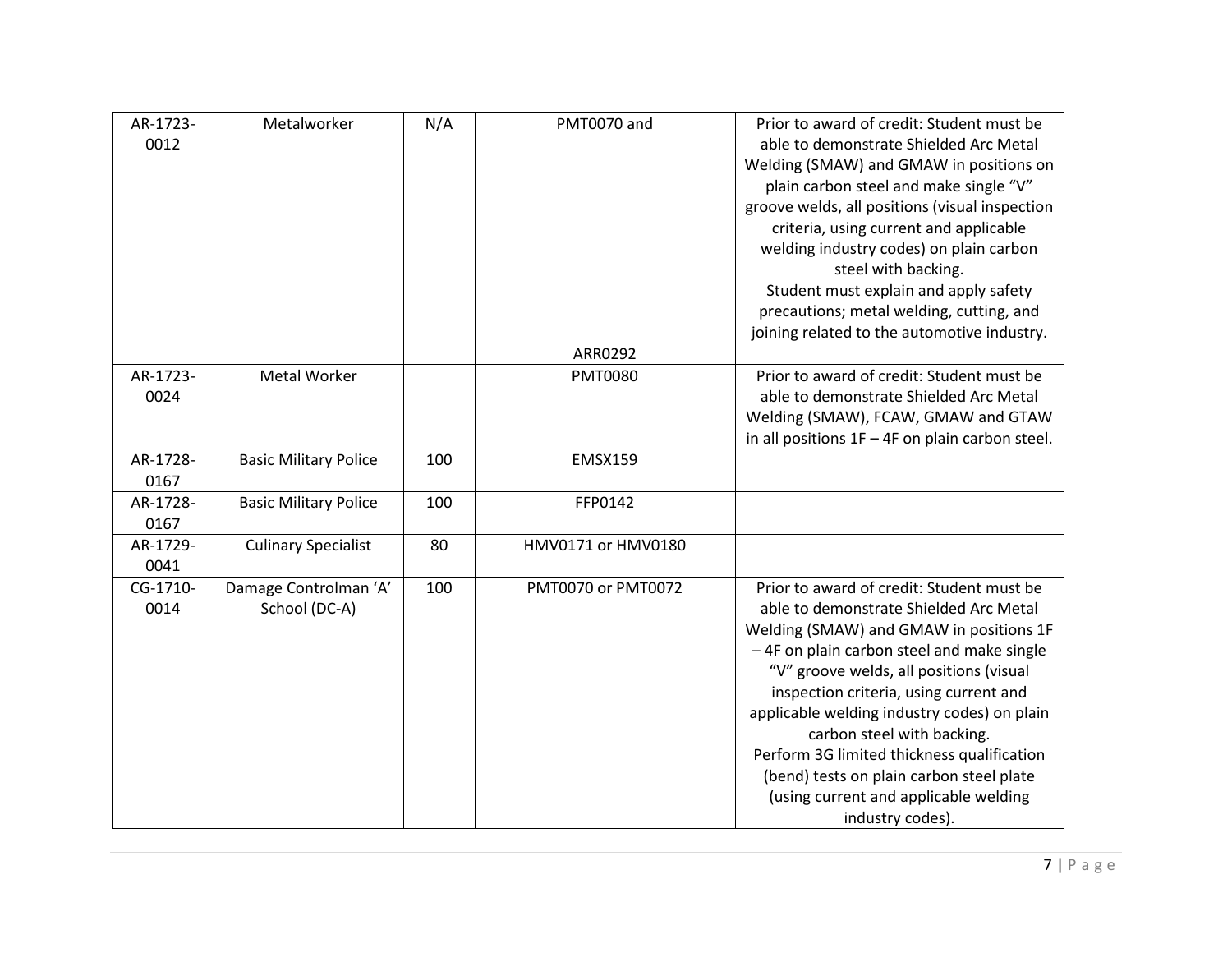|          |                                 |     | PMT0070 or PMT0111     | Prior to award of credit: Student must            |
|----------|---------------------------------|-----|------------------------|---------------------------------------------------|
|          |                                 |     |                        | explain and apply external inspections of         |
|          |                                 |     |                        | OFC equipment and accessories.                    |
|          |                                 |     |                        | Set up manual OFC operations for plain            |
|          |                                 |     |                        | carbon steel.                                     |
|          |                                 |     |                        | Operate manual oxy-fuel cutting equipment.        |
|          |                                 |     |                        | Perform straight cutting operations using         |
|          |                                 |     |                        | manual oxy-fuel cutting process on plain          |
|          |                                 |     |                        | carbon steel.                                     |
| CG-1710- | <b>Steel Welding</b>            | 100 | <b>PMT0070</b>         | Prior to award of credit: Student must be         |
| 0017     |                                 |     |                        | able to demonstrate Shielded Arc Metal            |
|          |                                 |     |                        | Welding in positions $1F - 4F$ , perform non-     |
|          |                                 |     |                        | destructive testing and examination skills        |
|          |                                 |     |                        | before performing welding lab assignments.        |
| MC-1723- | <b>Basic Metal Worker</b>       | N/A | PMT0071 and PMT0072    | Prior to award of credit: Student must be         |
| 0009     |                                 |     |                        | able to demonstrate Shielded Arc Metal            |
|          |                                 |     |                        | Welding in positions $1F - 4F$ , perform non-     |
|          |                                 |     |                        | destructive testing and examination skills        |
|          |                                 |     |                        | before performing welding lab assignments.        |
| MC-2204- | 5-13 Sergeants                  | 80  | <b>MAN0001</b>         |                                                   |
| 0103     |                                 |     |                        |                                                   |
| NV-1704- | <b>Aviation Structural</b>      | 70  | AMT0130 and AMT0140    | Prior to award of credit: Student must            |
| 0464     | Mechanic                        |     |                        | explain and apply safety precautions; metal       |
|          |                                 |     |                        | welding, fastening, cutting, and joining          |
|          |                                 |     |                        | related to the aircraft/aerospace industry.       |
| NV-1710- | <b>Nuclear Propulsion Plant</b> | 70  | PMT0070 and PMT0071 or | Prior to award of credit: Student must be         |
| 0114     | <b>Operators Welding</b>        |     | PMT0080 and PMT0081    | able to demonstrate Shielded Arc Metal            |
|          |                                 |     |                        | Welding (SMAW), FCAW, GMAW and GTAW               |
|          |                                 |     |                        | in all positions $1F - 4F$ on plain carbon steel. |
|          |                                 |     |                        | Perform 3G limited thickness qualification        |
|          |                                 |     |                        | (bend) tests on plain carbon steel plate          |
|          |                                 |     |                        | (using current and applicable welding             |
|          |                                 |     |                        | industry codes).                                  |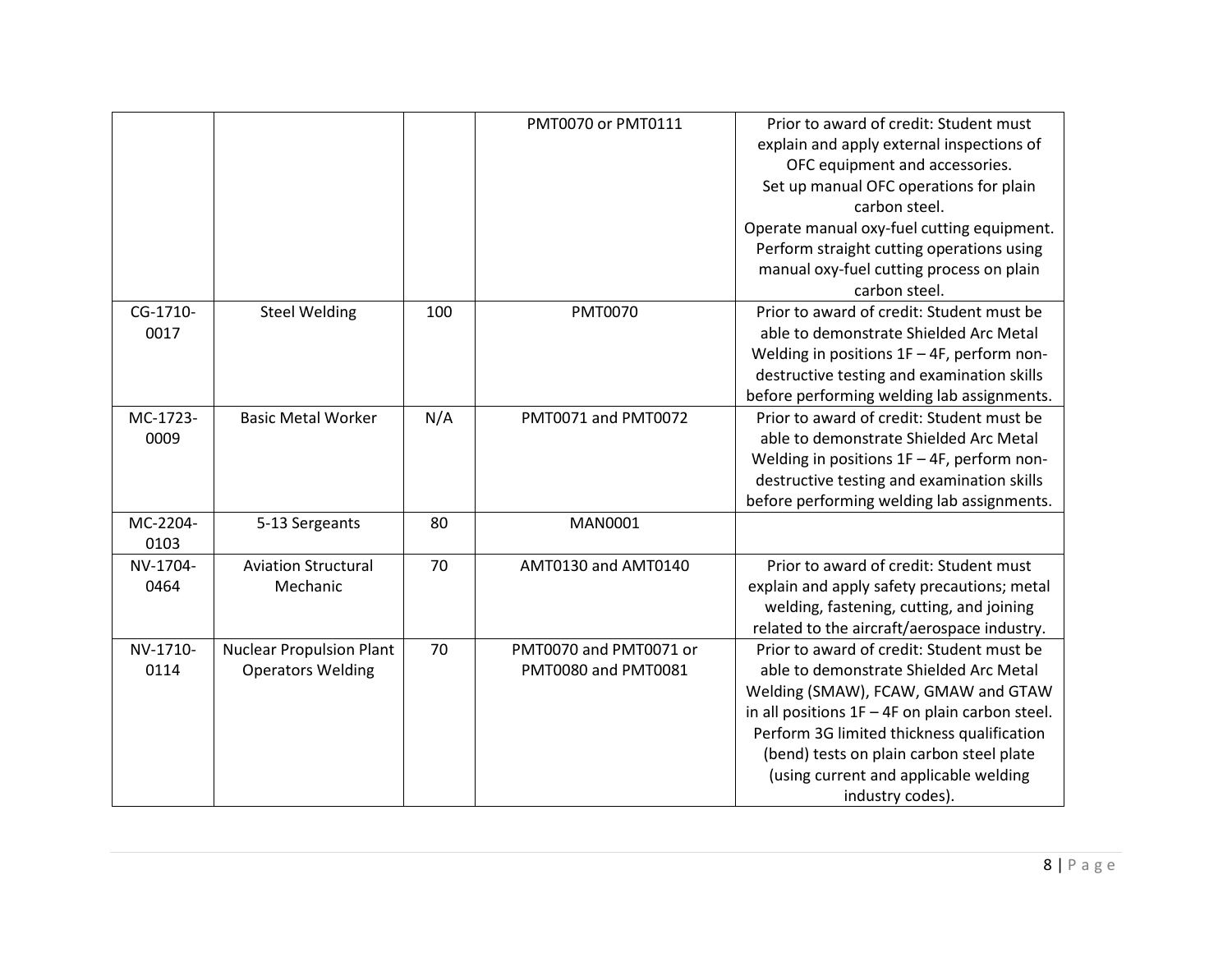| NV-1715- | Nuclear Field 'A' School | 63  | EER0212 and            | Course in Reserve Status  |
|----------|--------------------------|-----|------------------------|---------------------------|
| 1736     | (Electronics Technician) |     |                        |                           |
|          |                          |     | EEV0360                |                           |
| NV-1715- | <b>Basic Engineering</b> | N/A | ACR0000                |                           |
| 2136     | Common Core (BECC)       |     |                        |                           |
| NV-1715- | Fire Controlman          | 75  | ACR0100 or EEV0360 and |                           |
| 2386     | Combined 'A' School      |     |                        |                           |
|          | (Block O)                |     |                        |                           |
|          |                          |     | EER0212                | Course in Reserve Status. |

# **Occupations for Postsecondary Credit**

| <b>ACE Occupation</b><br>ID | <b>ACE Occupation Title</b> | <b>Rank</b>     | <b>Course(s) Award</b> | <b>Comments</b>                                  |
|-----------------------------|-----------------------------|-----------------|------------------------|--------------------------------------------------|
| <b>NER-CS-001</b>           | <b>Culinary Specialist</b>  | CS <sub>3</sub> | <b>FSSX206</b>         |                                                  |
| <b>NER-CS-001</b>           | <b>Culinary Specialist</b>  | CS <sub>2</sub> | HFTX231 and            | No Course in SCNS.                               |
|                             |                             |                 | FSSX206 and            |                                                  |
|                             |                             |                 | FSSX940-X949           | 3 lower level credits in Food Service Internship |
| <b>NER-CS-001</b>           | <b>Culinary Specialist</b>  | CS <sub>1</sub> | HFTX212 and            |                                                  |
|                             |                             |                 | HFTX231 and            | No Course in SCNS.                               |
|                             |                             |                 | HFTX314 and            |                                                  |
|                             |                             |                 | HFTX814 and            |                                                  |
|                             |                             |                 | HFTX850 and            |                                                  |
|                             |                             |                 | HFTX940-X949           | 3 lower level credits in Food Service Internship |
| <b>NER-CS-001</b>           | <b>Culinary Specialist</b>  | <b>CSC</b>      | FSSX206 and            |                                                  |
|                             |                             |                 | FSSX231 or             |                                                  |
|                             |                             |                 | FSSX312 and            |                                                  |
|                             |                             |                 | HFTX212 and            |                                                  |
|                             |                             |                 | HFTX214 and            |                                                  |
|                             |                             |                 | HFTX806 and            |                                                  |
|                             |                             |                 | FSSX940-X949           | 3 lower level credits in Food Service Internship |
|                             |                             |                 | HFTX940-X949           | 3 upper level credits in Hospitality Management  |
| <b>NER-CS-001</b>           | <b>Culinary Specialist</b>  | <b>CSCM</b>     | FSSX206 and            |                                                  |